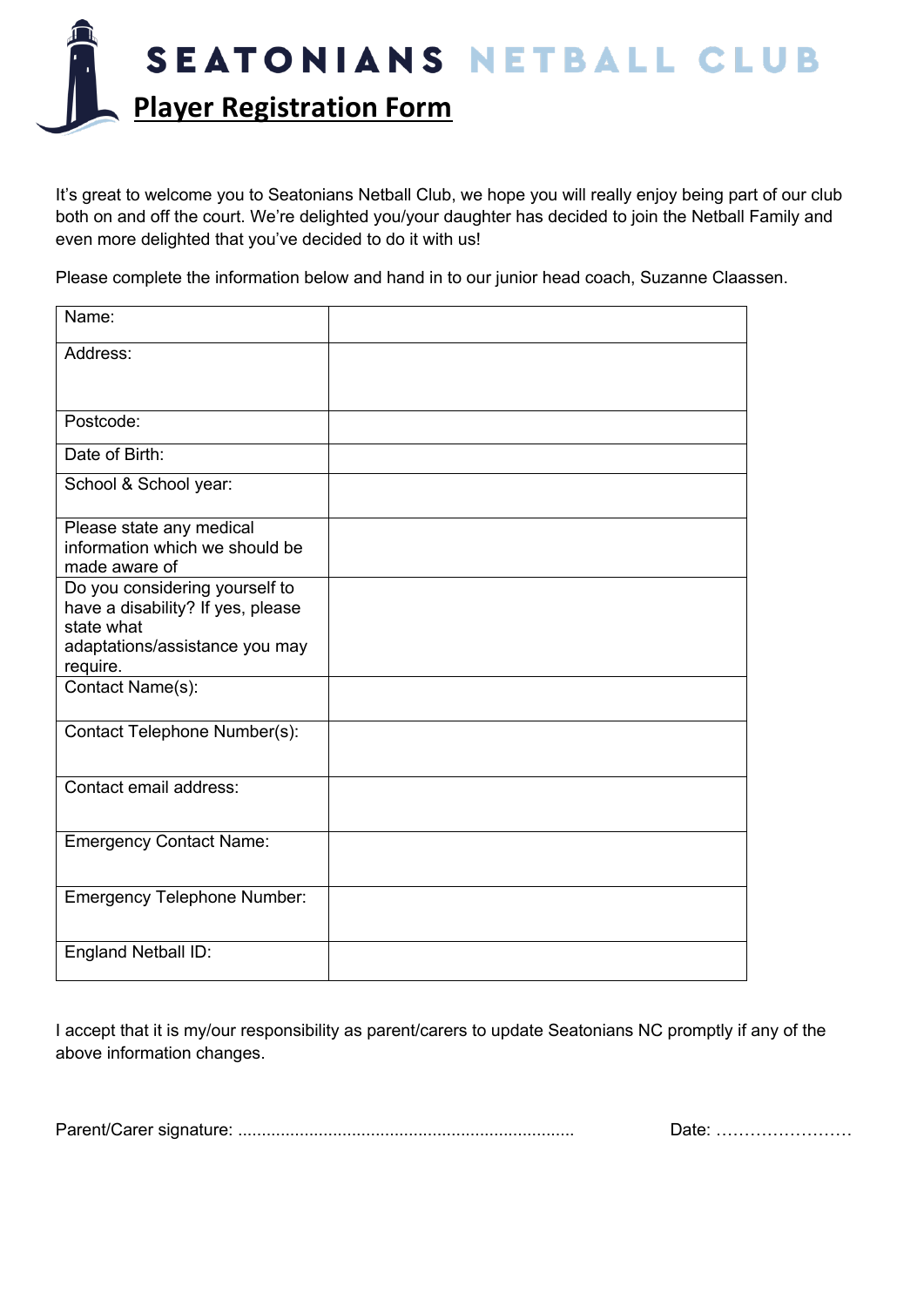

# SEATONIANS NETBALL CLUB

### **EN Membership Fees**

All players regardless of age need to be a member of England Netball; If your child is not a member they are not able to participate in any competition and are not covered by insurance. This membership is bought via the ENgage system. If you already have an account then please 'link' to Seatonians (ID: 2748) where we can then send you the membership. For new members, please use this link to (https://engage.englandnetball.co.uk/CreateAccount/?qs=MtsU15xYpdQ51rUIk28%2bzUkG4DuLWvODfRh xEKTbPAo%3d) create yourself an adult and a child account at the same time. Once completed please email Rachel Cassidy, seatoniansnc@yahoo.com

England Netball Annual Membership Costs:

| <b>Age Group</b> | <b>School Year</b> | Cost  |
|------------------|--------------------|-------|
| U14s             | 8 - 10             | £8.55 |
| U11s             |                    | £5.30 |

#### **Subs**

Subs are paid monthly by standing order over a 12 month period. Payments should be made to Seatonians Netball Club stating the players name as the reference using the account details below:

Sort Code - 40-46-28 Account Number – 91328530

| <b>Training Session</b> | <b>School Year</b> | Cost |
|-------------------------|--------------------|------|
| $6 - 7$ pm              | . – 9              | f10  |
| $5 - 6$ pm              | $2 - 6$            | F8   |